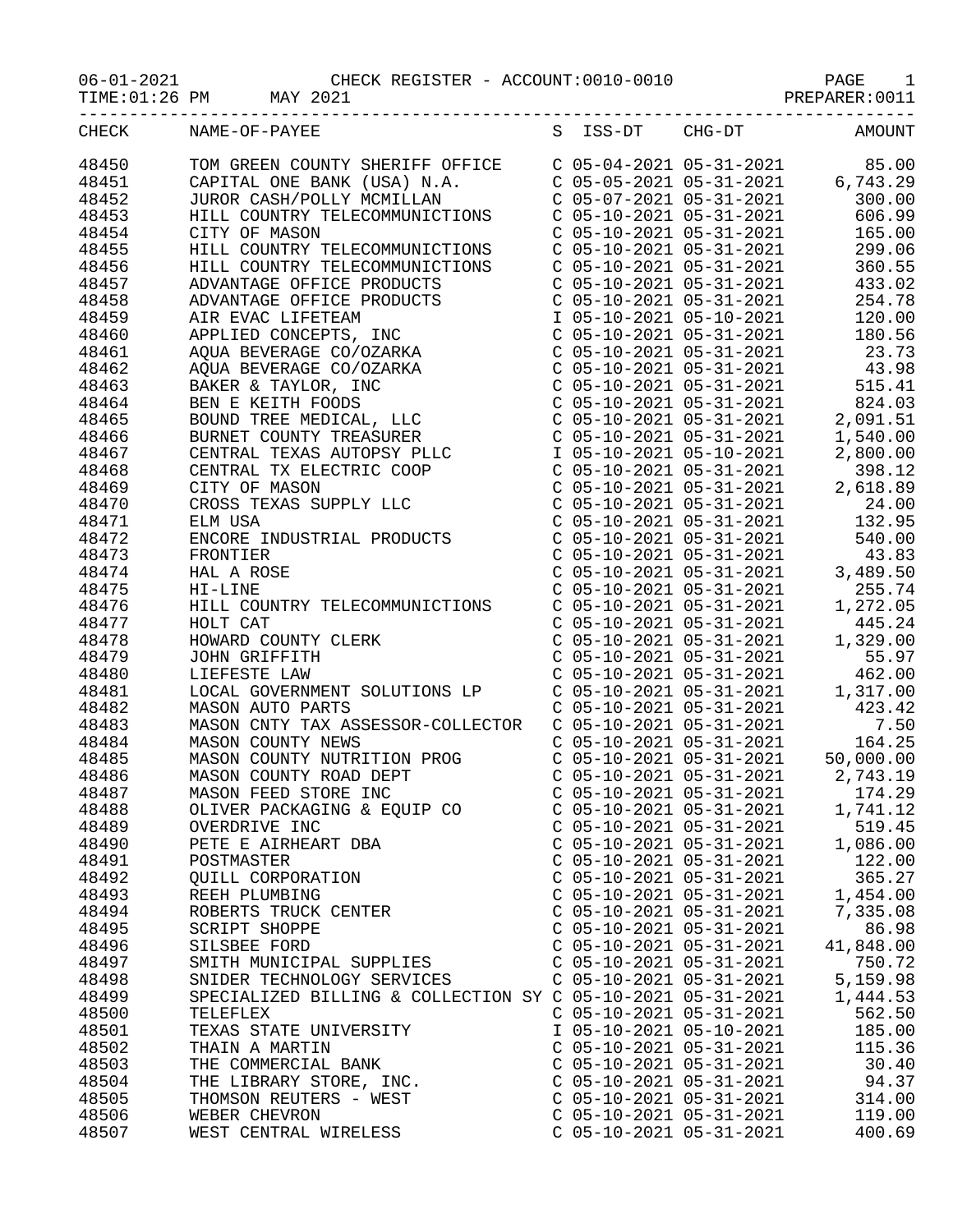| $06 - 01 - 2021$ |  |  |
|------------------|--|--|
|                  |  |  |

TIME:01:26 PM MAY 2021 2021 And the set of the PREPARER:0011

| CHECK | NAME-OF-PAYEE                                                     |                           |                           | S ISS-DT CHG-DT AMOUNT |
|-------|-------------------------------------------------------------------|---------------------------|---------------------------|------------------------|
|       |                                                                   |                           |                           |                        |
| 48508 |                                                                   |                           |                           |                        |
| 48509 |                                                                   |                           |                           |                        |
| 48510 |                                                                   |                           |                           |                        |
| 48511 |                                                                   |                           |                           |                        |
| 48512 |                                                                   |                           |                           |                        |
| 48513 |                                                                   |                           |                           |                        |
| 48514 |                                                                   |                           |                           |                        |
| 48515 |                                                                   |                           |                           |                        |
| 48516 |                                                                   |                           |                           |                        |
| 48517 |                                                                   |                           |                           |                        |
| 48518 |                                                                   |                           |                           |                        |
| 48519 |                                                                   |                           |                           |                        |
| 48520 |                                                                   |                           |                           |                        |
|       |                                                                   |                           |                           |                        |
| 48521 |                                                                   |                           |                           |                        |
| 48522 |                                                                   |                           |                           |                        |
| 48523 |                                                                   |                           |                           |                        |
| 48524 |                                                                   |                           |                           |                        |
| 48525 |                                                                   |                           |                           |                        |
| 48526 |                                                                   |                           |                           |                        |
| 48527 |                                                                   |                           |                           |                        |
| 48528 |                                                                   |                           |                           |                        |
| 48529 |                                                                   |                           |                           |                        |
| 48530 |                                                                   |                           |                           |                        |
| 48531 |                                                                   |                           |                           |                        |
| 48532 |                                                                   |                           |                           |                        |
|       |                                                                   |                           |                           |                        |
| 48533 |                                                                   |                           |                           |                        |
| 48534 |                                                                   |                           |                           |                        |
| 48535 |                                                                   |                           |                           |                        |
| 48536 |                                                                   |                           |                           |                        |
| 48537 |                                                                   |                           |                           |                        |
| 48538 |                                                                   |                           |                           |                        |
| 48539 |                                                                   |                           |                           |                        |
| 48540 |                                                                   |                           |                           |                        |
| 48541 |                                                                   |                           |                           |                        |
| 48542 |                                                                   |                           |                           |                        |
| 48543 |                                                                   |                           |                           |                        |
| 48544 |                                                                   |                           |                           |                        |
| 48545 | MASON BUILDING SUPPLY & RENTAL INC I 05-24-2021 05-24-2021 485.13 |                           |                           |                        |
| 48546 | MASON CNTY TAX ASSESSOR-COLLECTOR                                 |                           | $C$ 05-24-2021 05-31-2021 | 7.50                   |
| 48547 |                                                                   | I 05-24-2021 05-24-2021   |                           | 413.00                 |
|       | MASSEY BALENTINE P.C.                                             | I 05-24-2021 05-24-2021   |                           | 2,026.14               |
| 48548 | MCCREARY VESELKA BRAGG & ALLEN                                    |                           |                           |                        |
| 48549 | MELODY'S SOUTHWEST CONSORTIUM                                     | I 05-24-2021 05-24-2021   |                           | 40.00                  |
| 48550 | MOORE GANSKE MURR, PLLC                                           | I 05-24-2021 05-24-2021   |                           | 700.00                 |
| 48551 | MCCULLOCH CO SHERIFF'S OFFICE                                     | I 05-24-2021 05-24-2021   |                           | 135.00                 |
| 48552 | OVERDRIVE INC                                                     | I 05-24-2021 05-24-2021   |                           | 473.39                 |
| 48553 | PAM BEAM                                                          | I 05-24-2021 05-24-2021   |                           | 320.00                 |
| 48554 | PARTS PLUS                                                        | I 05-24-2021 05-24-2021   |                           | 692.48                 |
| 48555 | QUILL CORPORATION                                                 | I 05-24-2021 05-24-2021   |                           | 126.74                 |
| 48556 | SIGRID CARTER                                                     | I 05-24-2021 05-24-2021   |                           | 100.00                 |
| 48557 | STROEHER & SON, INC.                                              | I 05-24-2021 05-24-2021   |                           | 6,340.87               |
| 48558 | TEXAS COMMUNICATIONS                                              | I 05-24-2021 05-24-2021   |                           | 652.49                 |
| 48559 | THE COMMERCIAL BANK                                               | $C$ 05-24-2021 05-31-2021 |                           | 63.44                  |
| 48560 | UNITED RENTALS (NORTH AMERICA) INC                                | $C$ 05-24-2021 05-31-2021 |                           | 3, 146.53              |
| 48561 | UPTON COUNTY JAIL                                                 | I 05-24-2021 05-24-2021   |                           | 400.00                 |
|       |                                                                   |                           |                           |                        |
| 48562 | <b>USOXO</b>                                                      | I 05-24-2021 05-24-2021   |                           | 167.10                 |
| 48563 | WEST CENTRAL WIRELESS                                             | $C$ 05-24-2021 05-31-2021 |                           | 456.50                 |
| 48564 | XEROX CORPORATION                                                 | I 05-24-2021 05-24-2021   |                           | 343.55                 |
| 48565 | ZESCH & PICKETT                                                   | I 05-24-2021 05-24-2021   |                           | 335.00                 |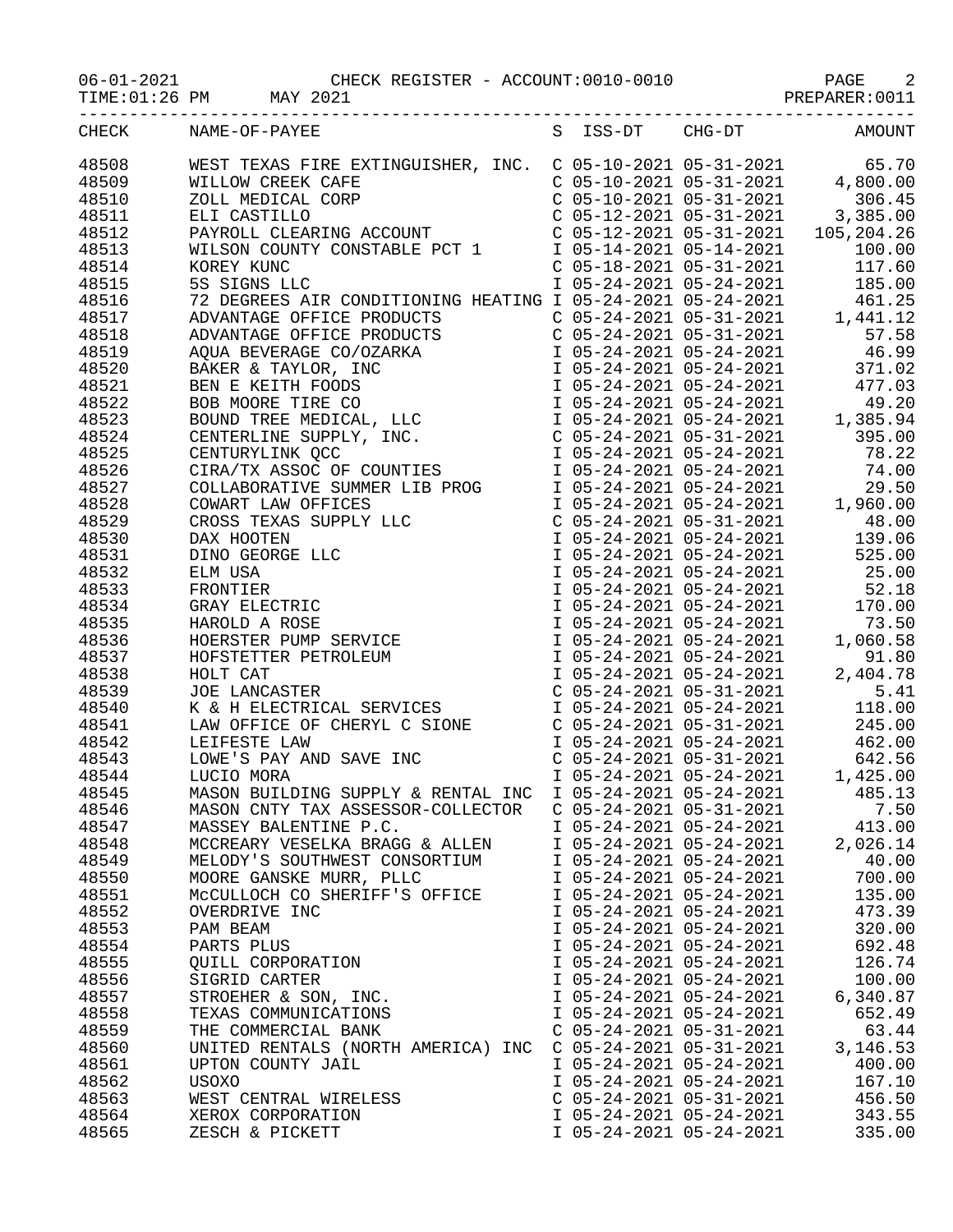| 06-01-2021<br>TIME: 01:26 PM |                                           | MAY 2021 | CHECK REGISTER - ACCOUNT:0010-0010 |  |          |                                                                                 | PAGE<br>PREPARER: 0011 | 3                               |
|------------------------------|-------------------------------------------|----------|------------------------------------|--|----------|---------------------------------------------------------------------------------|------------------------|---------------------------------|
| CHECK                        | NAME-OF-PAYEE                             |          |                                    |  | S ISS-DT | CHG-DT                                                                          |                        | AMOUNT                          |
| 48566<br>48567<br>48568      | PAYROLL CLEARING ACCOUNT<br>SHEREE HARDIN |          | CAPITAL ONE BANK (USA) N.A.        |  |          | $C$ 05-26-2021 05-31-2021<br>I 05-28-2021 05-28-2021<br>I 05-28-2021 05-28-2021 |                        | 128,052.35<br>6,237.39<br>72.12 |